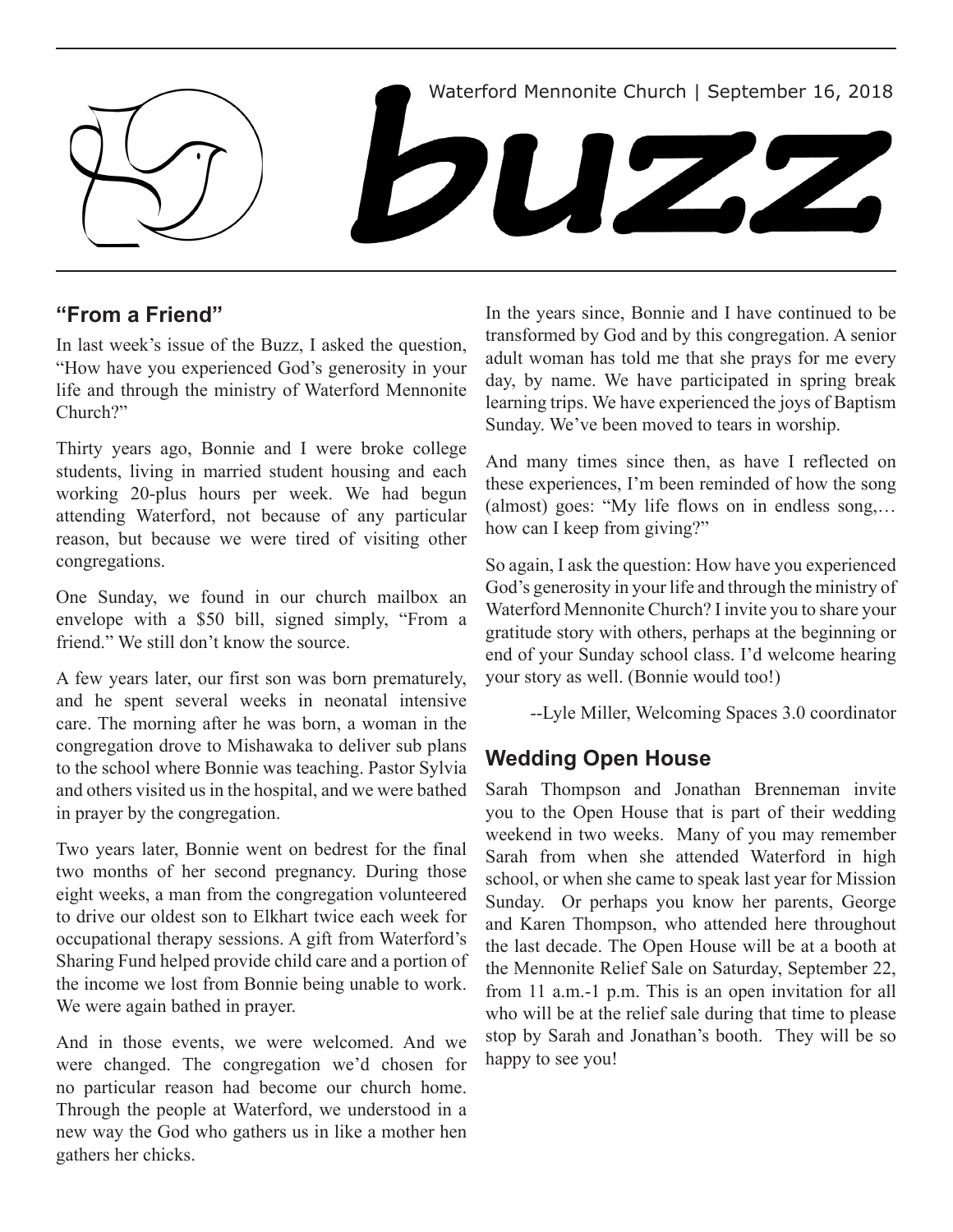# **What is this Open Space Technology Meeting?**

The next step in our Mennonite Education Fund Review process is an Open Space Technology gathering, scheduled for Sunday Sept. 23, from 4:30 to 8:00 p.m. We thank you in advance for coming out on a Sunday afternoon and trying something new. Please allow the rest of this article to be more in the form of FAQs, which I'm sure some of you have.

**What is Open Space Technology (OST)?** This is a particular format of workshop developed in the 1980's and used effectively since then around the world by corporations, governmental and non-profit organizations. It actually has nothing to do with computers and high tech, but everything to do with creating an open space where everyone's voice matters and the people collectively are responsible for what happens. In OST there is no preset agenda, because the participants bring it themselves. It is a highly participatory method that calls for you to speak up for what you believe, and listen well to others. We actually encourage you to Google "open space technology" and learn more for yourself.

**What characterizes how OST works?** OST largely operates by four rules that maximize participation in the present moment and reduce wasted time in the future. These will be explained more at the event:

- When it's over, it's over
- Whatever happens is the only thing that could have happened
- Whoever turns up are the right people
- "The law of two feet"

**Why are we using OST in this review process?** This was a recommendation from our consultant Philip Thomas as a way to name early in our process what are the topics and the issues that Waterford people feel are the most important issues around Mennonite Education funding. This is instead of church leaders assuming to know what those issues are. This empowers the people to have their say about what really matters most. The most commonly voiced issues will become the basis for discussion in the Conversations That Matter sessions in this process, scheduled for Oct. 10 and Nov. 7.

**Who should come to this?** Anyone who has any particular beliefs or opinions about Mennonite

Education and how/if churches should fund it. We are especially encouraging high schoolers to participate, since they are the most directly affected in the present and the future. It is for anyone who wants their voice to influence what we talk about in future conversations pertaining to Mennonite Education.

**What if I can't make it to the event? Will it be recorded?** Sorry, but it will not be recorded because that would undermine the third rule above (actually the first three rules), and it would take away from the power of the moment and the people gathered. In today's world, it is impossible to avoid all schedule conflicts. This is intended as a full-participation event, not something for later spectators, although a summary report will be made publicly available afterward.

**Why does it take so long?** Actually, practitioners of OST claim that successful OST events with large groups seldom happen in less than eight hours, which is usually over an entire weekend. As we attempt OST for the first time at Waterford, we are adapting and condensing it as much as we think we can. About two-thirds of the time spent is usually in smaller group conversations that you go to because you choose that topic. You also get to go to several conversations that interest you, for as long as the conversation needs to last.

**Won't we get hungry during that time?** A light set of refreshments will be provided in a central passing space as more of a come-and-go buffet that will not disrupt the main conversations. You will take your food and drink with you to your conversations. There will not be a fixed time to sit down to eat.

**Will childcare be provided?** We don't have a confirmed answer yet, but we are making plans to provide some childcare in this time block. We understand that parents are some of the most likely in our congregation to have significant interest in this event. More details on childcare will come out in the last few days before the event.

**Who is planning this event?** Two ad hoc groups: The Mennonite Education Fund Review Committee (Jason Herrmann, Gordon Bontrager, Dan Stoltzfus, Jo Ward-Selman, Neil Amstutz) and the Conversations That Matter Planning Group (Aaron Lehman, Rose Shetler, Christa Graber Kauffman, John Kaufman, Neil Amstutz)

–Pastor Neil Amstutz, for both organizing groups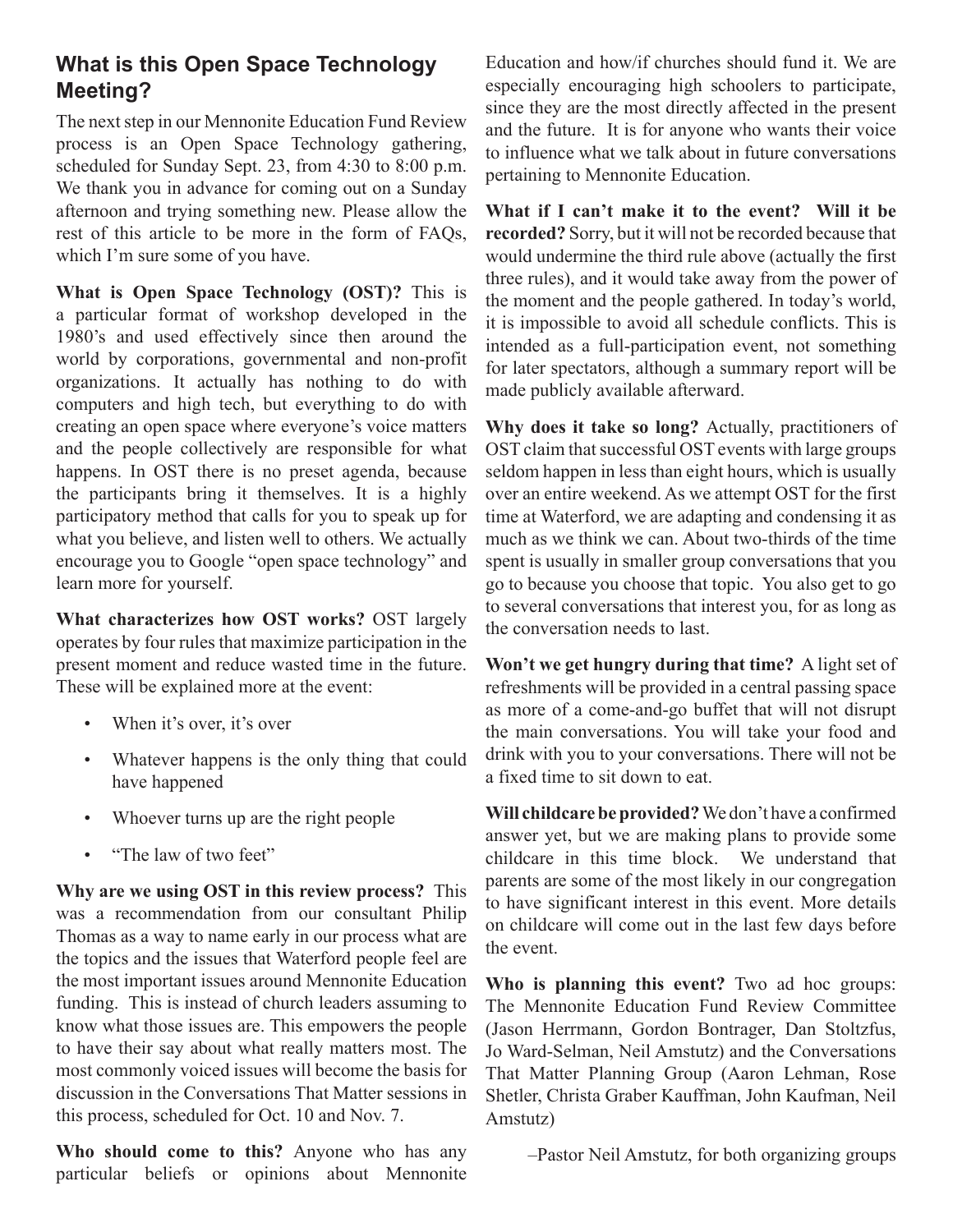# **Opportunity to Hear More About the Two-Way Mission in Ecuador**

Come to hear more from the Ross Richer Family about the joys and challenges of their ministry among the Cofán people and what God is doing in the indigenous churches of the Rainforest. This special opportunity will be on Sunday September 30 from 6:30-8:00 p.m. in the church sanctuary and is open to all, so feel free to invite your friends.

Interwoven with the role of the Ross Richers in building relationships with the community and their ministry of pastoral accompaniment, has been the introduction of others to the unique beauty and diversity of this part of Creation through hosting several tours, including the Learning and Fellowship Tour, a Goshen College course on Ecological Economics in Ecuador, and a group of MMN Youth Venture volunteers. Waterford members who participated in these tours have shared what a rich experience this was and how grateful they were to be introduced to Christian brothers and sisters, as well as to others who are beginning to open themselves to learning more about Christ's way in circumstances very different than our own.

Let's be challenged to think more about what the Two-Way Mission means for Waterford going forward!

### –Ecuador Ministry Support Team

# **WMC Endowment Fund Applications Fall 2018**

Applications for the Fall 2018 Waterford Mennonite Church Endowment Funds will be accepted through October 16, 2018. Applications can be found in the information rack beneath the bulletin board or online at the church website. Please submit all requests to Jeff Miller, Endowment Fund Chair.

The committee will meet mid-October to review new requests, and distributions will be made this fall.

This past spring the following awards were made:

- Anabaptist Disabilities Network develop pamphlet for churches/conference – \$1,000
- • Eastern Mennonite University Michael J Sharp Peace & Justice Endowed Scholarship – \$1,000
- Waterford Mennonite Church Conflict Transformation Workshop – \$2,000

Feel free to contact one of the Endowment Fund Committee members with any questions.

> –Tim Burkholder, Jon. Wieand, Lyz Kauffman, Dave Hostetler, Neil Amstutz, & Jeff Miller (chair)



2018 Fellowship and Learning Tour Group with Pastor Iter